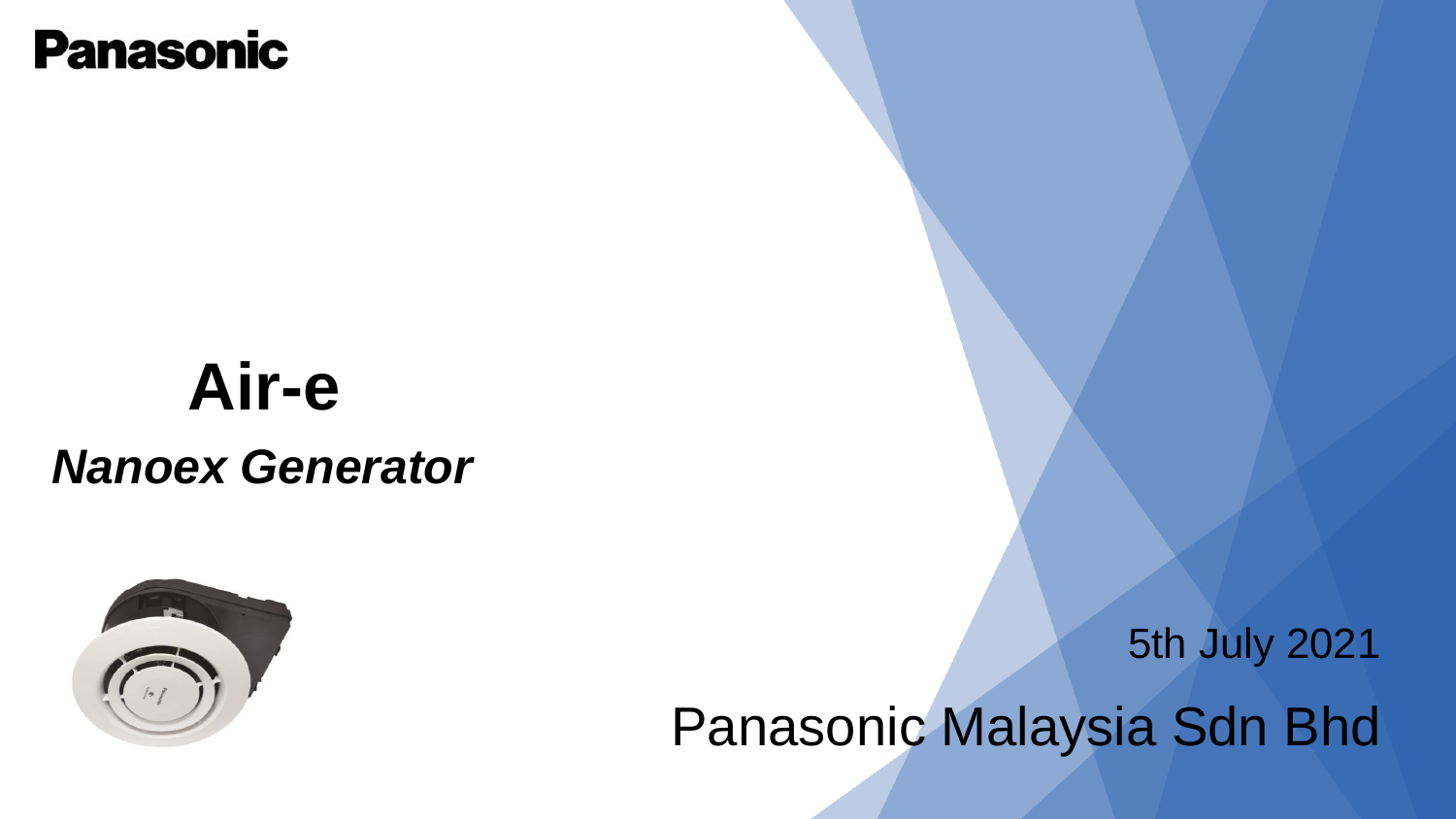#### What is nanoe ?

#### Hydroxyl generated from Peltier device



Panasonic adopts titanium to the tip which is likely to deteriorate



Furthermore, in discharging electricity, the electrode is wrapped in dew condensation water







#### **C**onano<mark>x</mark>

As nanoe<sup>™</sup> X is wrapped in water and water acts as a shield, it tends not to bond with other substances



Enveloped in water

Attack substances when water shields reache them

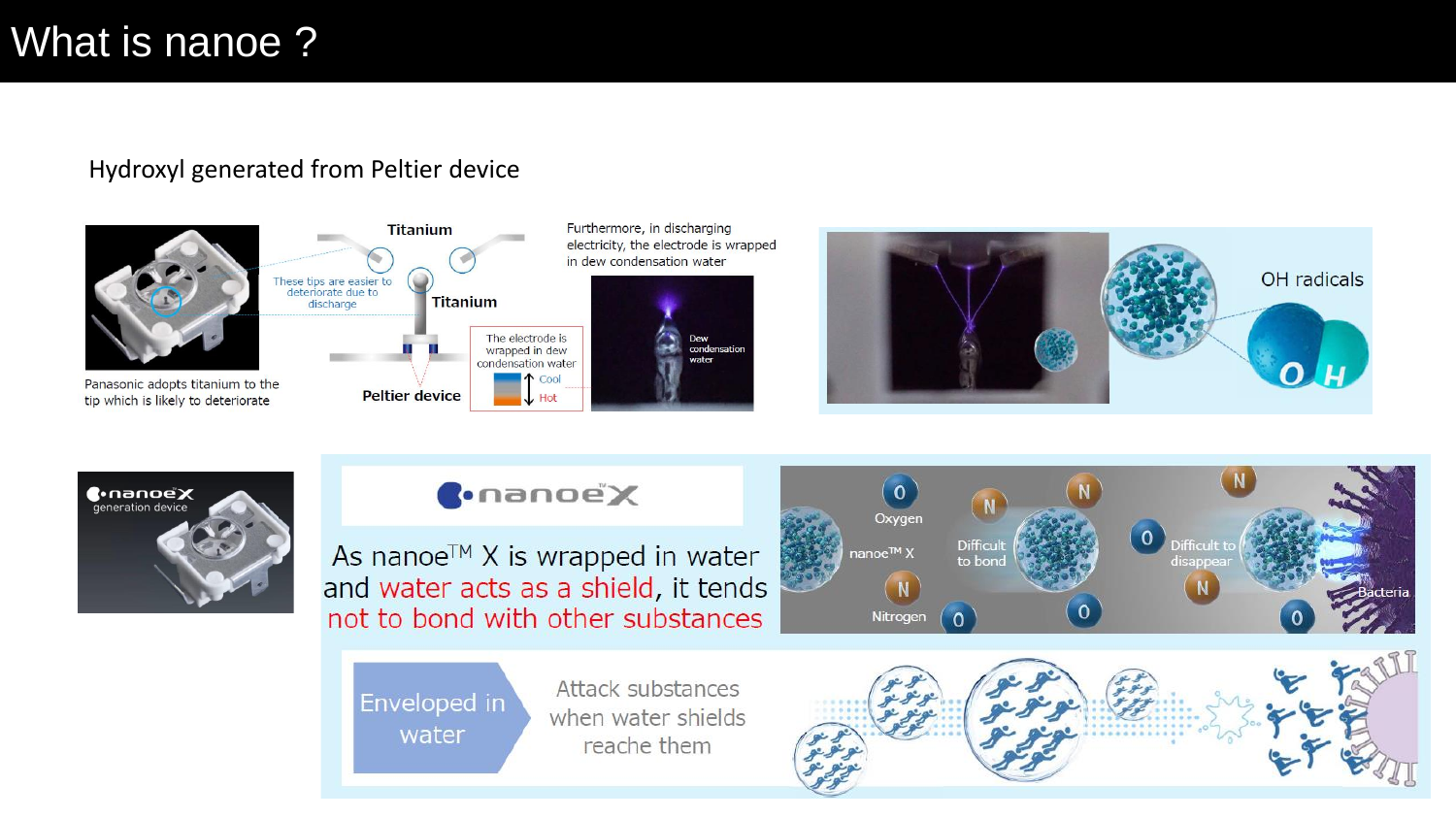### How Hydroxyl inhibit odor, bacteria and viruses?



## When a substance has its H taken away, it becomes denatured.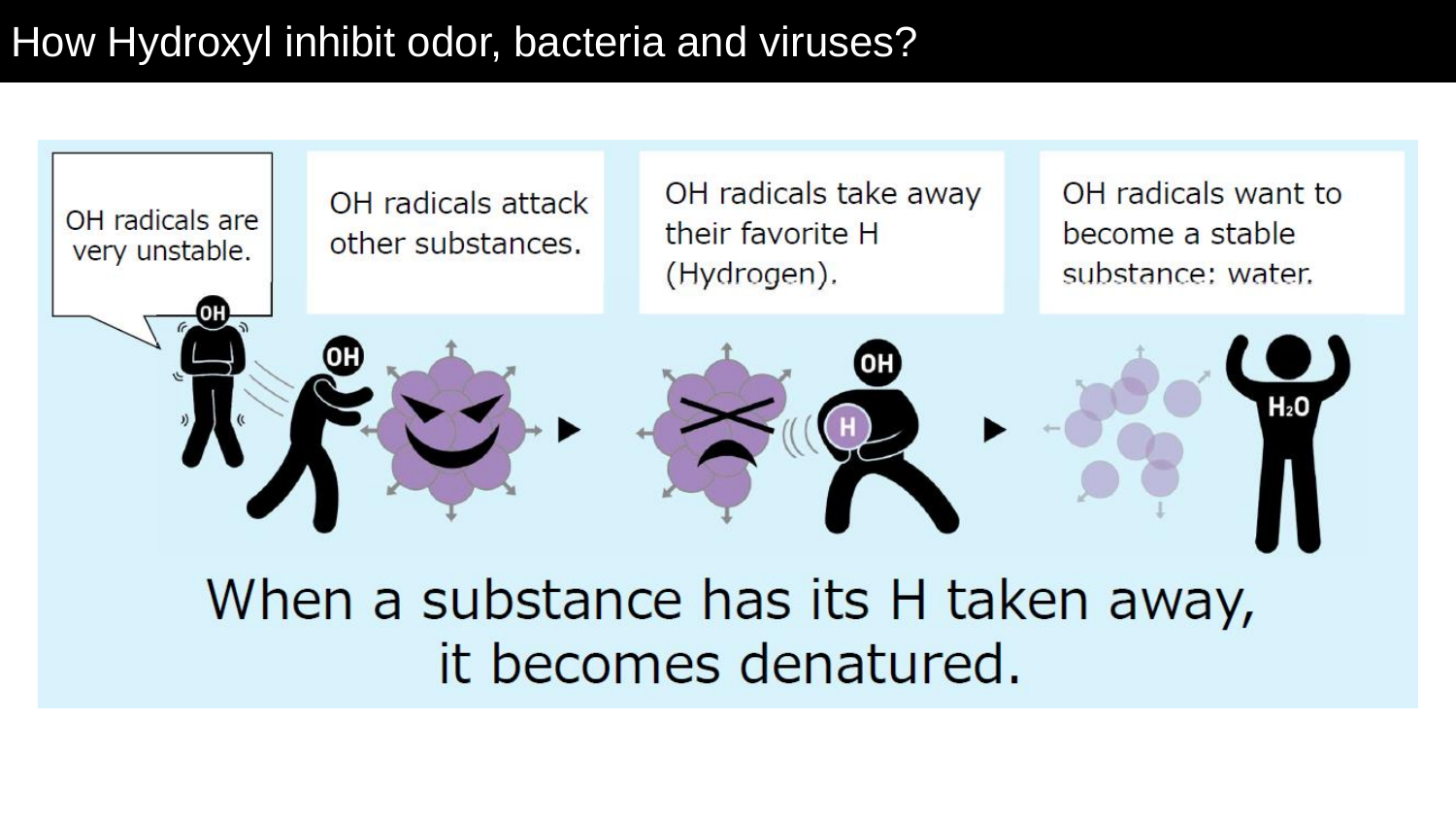### Proven to inhibit Novel Coronavirus (SARS-CoV-2)

#### Coronavirus inhibiting test: nanoe<sup>™</sup> X device inhibits SARS-CoV-2 99.99% in 2 hours

#### [Test outline]

- . Testing organization: TEXCELL (France)
- ·Test subjects: Novel Coronavirus (SARS-CoV-2)
- . Test box volume: 45L (400mm×350mm×350mm)
- .Exposure time: 2 hours/ Exposure distance: 15cm

#### [Test report cover]





[Link Here](https://www.panasonic.com/my/corporate/news/articles/verification-of-inhibitory-effect-of-nano-x-technology-with-known-benefits-of-hydroxyl-radicals-on-novel-coronavirus-sars-cov-2.html)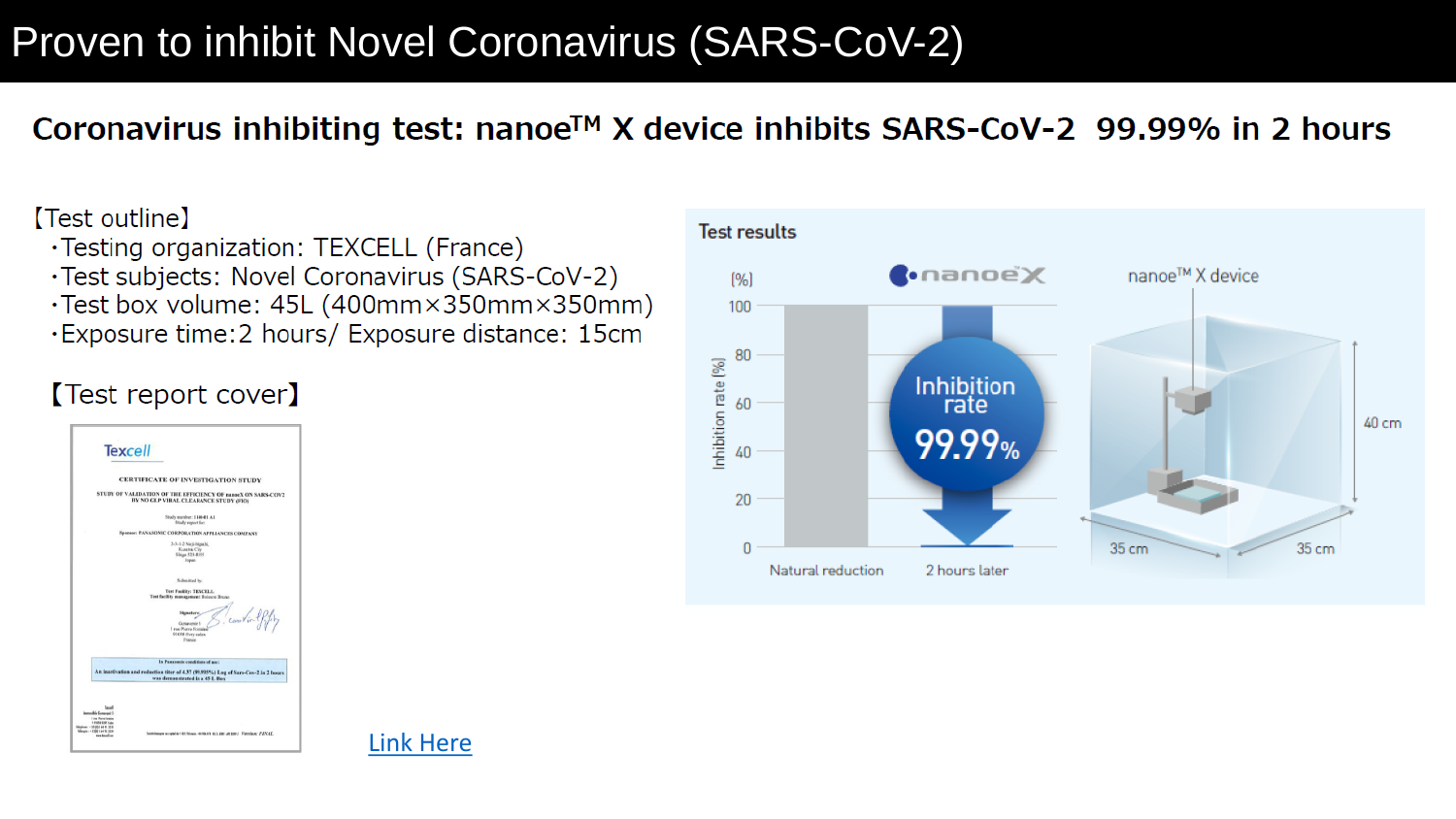### Globally Acclaimed

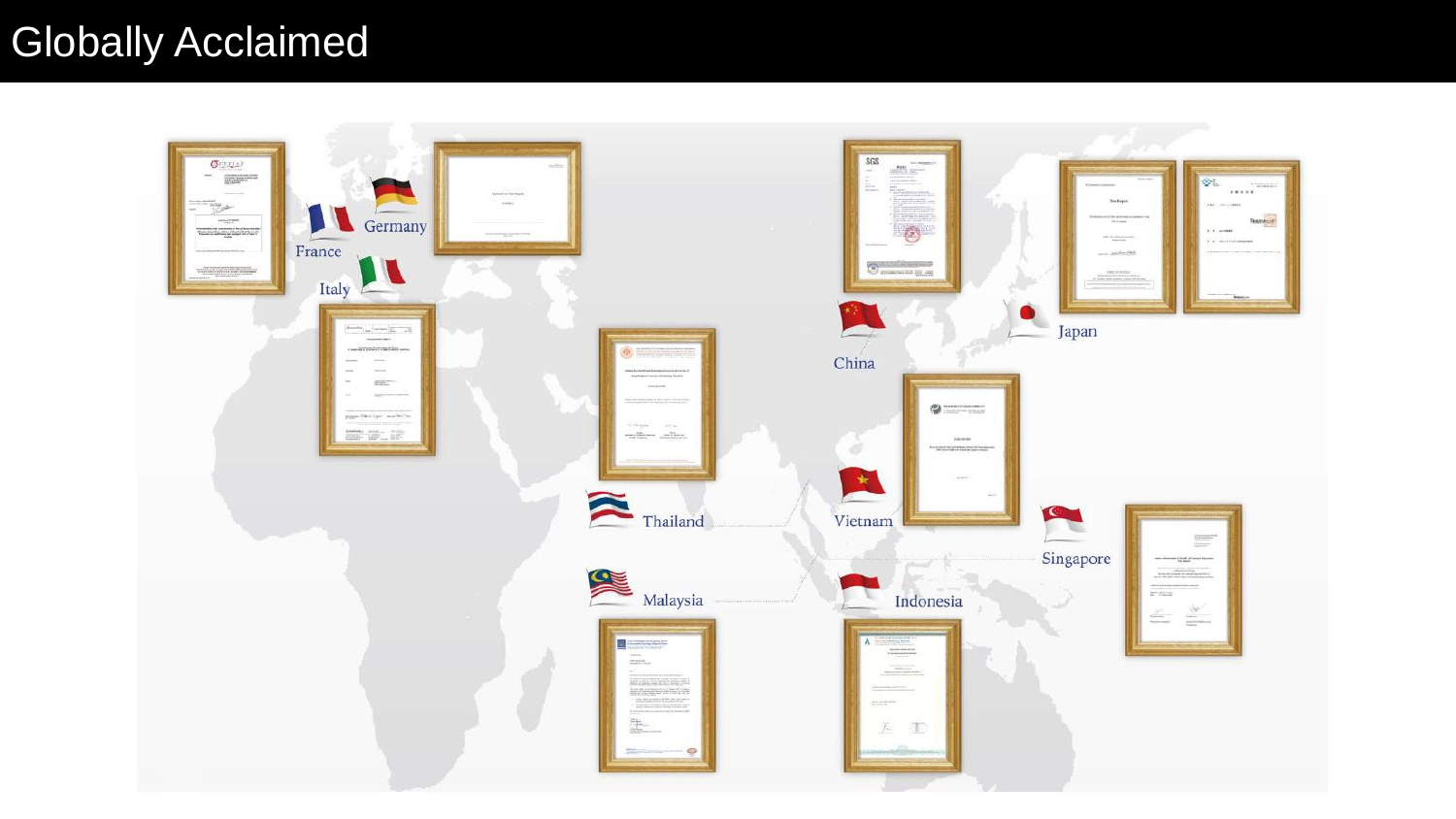Key takeaway of Panasonic nanoex

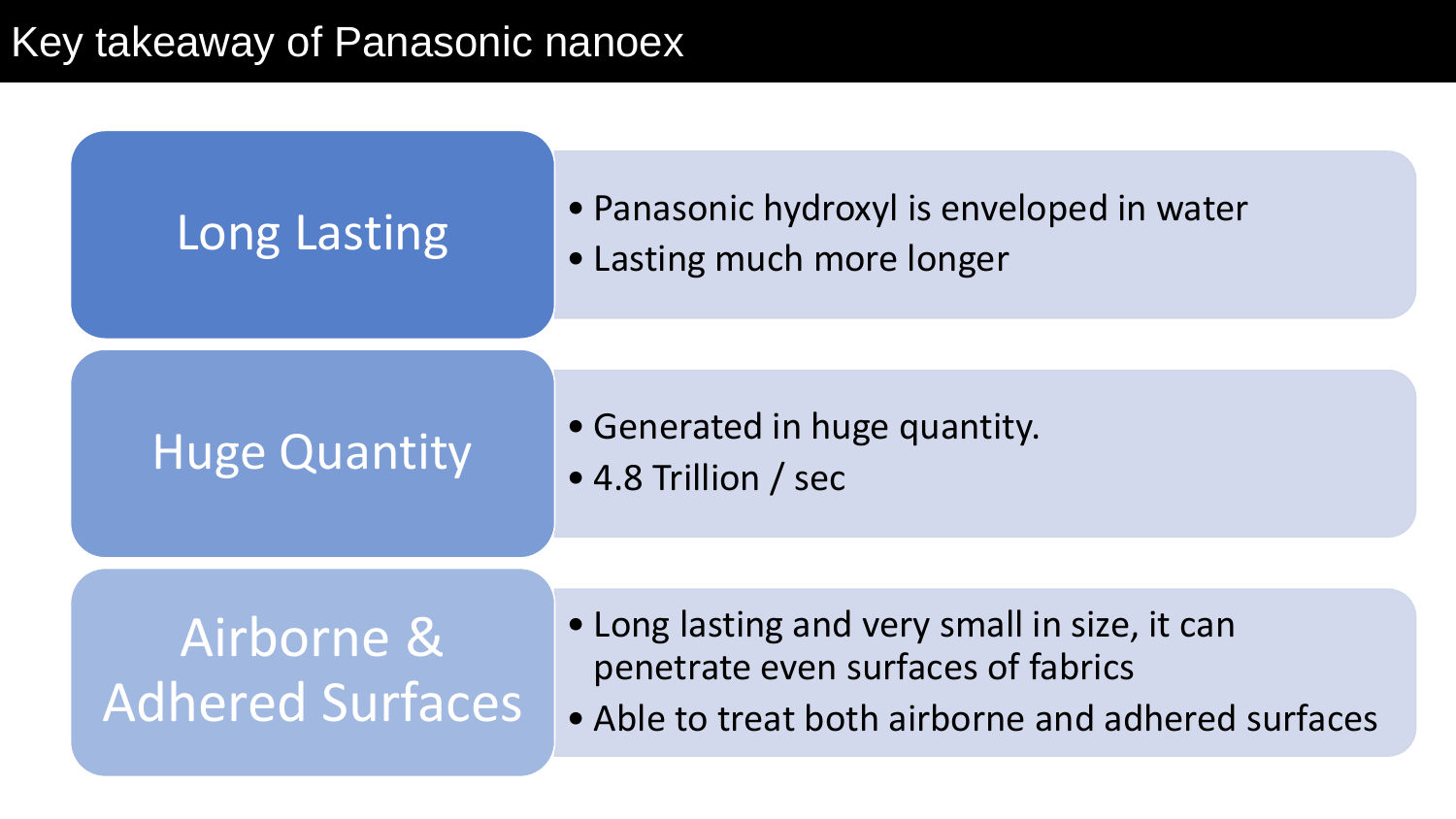